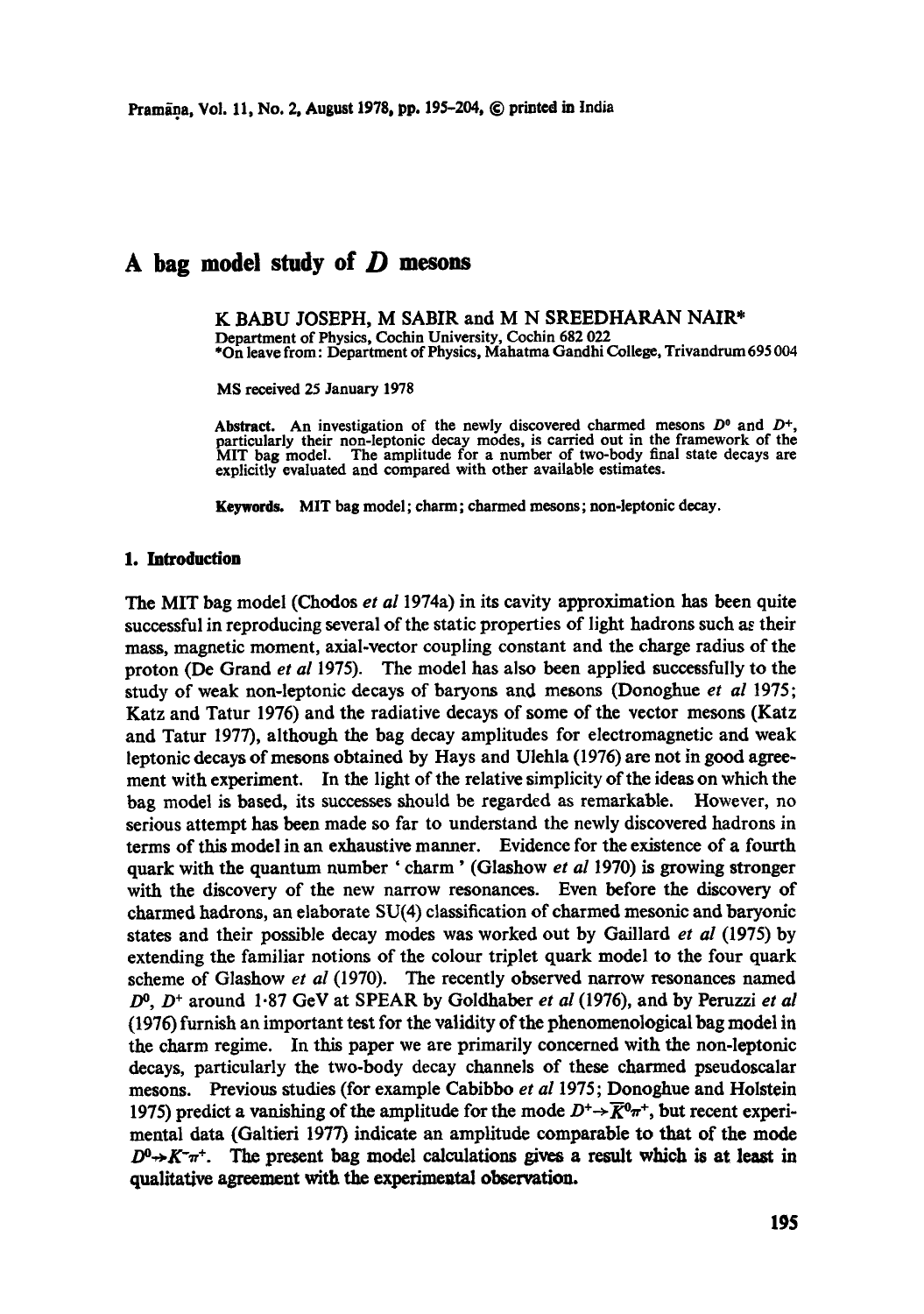## 196 *K Babu Joseph, M Sabir and M N Sreedharan Nair*

In section 2 of the present work we discuss the bag parameters of the charmed meson, and calculate its bag radius and mass. In section 3 we compute the decay amplitudes in a current-current picture, making use of PCAC and soft meson techniques. Section 4 contains a brief discussion of the results and our conclusions.

### **2. The charmed bag**

The bag model is essentially a colour quark model with the quark and gluon fields confined to a finite region of space. In the cavity approximation the region is a fixed sphere of radius R. The field equations and the bag boundary conditions determine the quark wave functions (Chodos *et al* 1974b; De Grand *et a11975).* For the lowest frequency mode we have

$$
\psi(\mathbf{r},t) = \frac{N}{\sqrt{4\pi}} \begin{pmatrix} i\left(\frac{\omega+m}{\omega}\right)^{1/2} j_0\left(\frac{x \, r}{R}\right) u \\ -\left(\frac{\omega-m}{\omega}\right)^{1/2} j_1\left(\frac{x \, r}{R}\right) \sigma \cdot \hat{\mathbf{r}} u \end{pmatrix} \exp\left(-i\omega t/R\right) \tag{1}
$$

zor quarks, and

$$
\Phi(\mathbf{r}, t) = \frac{N}{\sqrt{4\pi}} \left( \frac{-i \left( \frac{\omega - m}{\omega} \right)^{1/2} j_1 \left( \frac{x r}{R} \right) \sigma \cdot \hat{\mathbf{r}} u}{\left( \frac{\omega + m}{\omega} \right)^{1/2} j_0 \left( \frac{x r}{R} \right) u} \right) \exp(i \omega t / R)
$$
(2)

for anti-quarks. Here  $j_0$  and  $j_1$  are spherical Bessel functions of order 0 and 1, and u is a 2-component Pauli spinor;  $\omega$  is the lowest quark (anti-quark) mode frequency which is a function of the quark (anti-quark) mass  $m$  and the bag radius  $R$ ;

$$
\omega(m, R) = \frac{1}{R} [x^2 + (m R)^2]^{1/2}, \tag{3}
$$

where  $x = x$  (*m R*) is the smallest positive root of the transcendental equation

$$
\tan x = \frac{x}{1 - mR - \sqrt{x^2 + (mR)^2}}.
$$
 (4)

The normalization constant  $N$  in (1) and (2) is given by

$$
N = \frac{1}{Rj_0(x)} \left\{ \frac{\omega (\omega - m)}{2\omega (R\omega - 1) + m} \right\}^{1/2}
$$
 (5)

We choose all the bag parameters except the charmed quark mass from De Grand et al (1975). In their paper results are presented for two different non-strange quark masses  $m_n = 0$  and  $m_n = 108$  MeV. The results are, however, not very sensitive to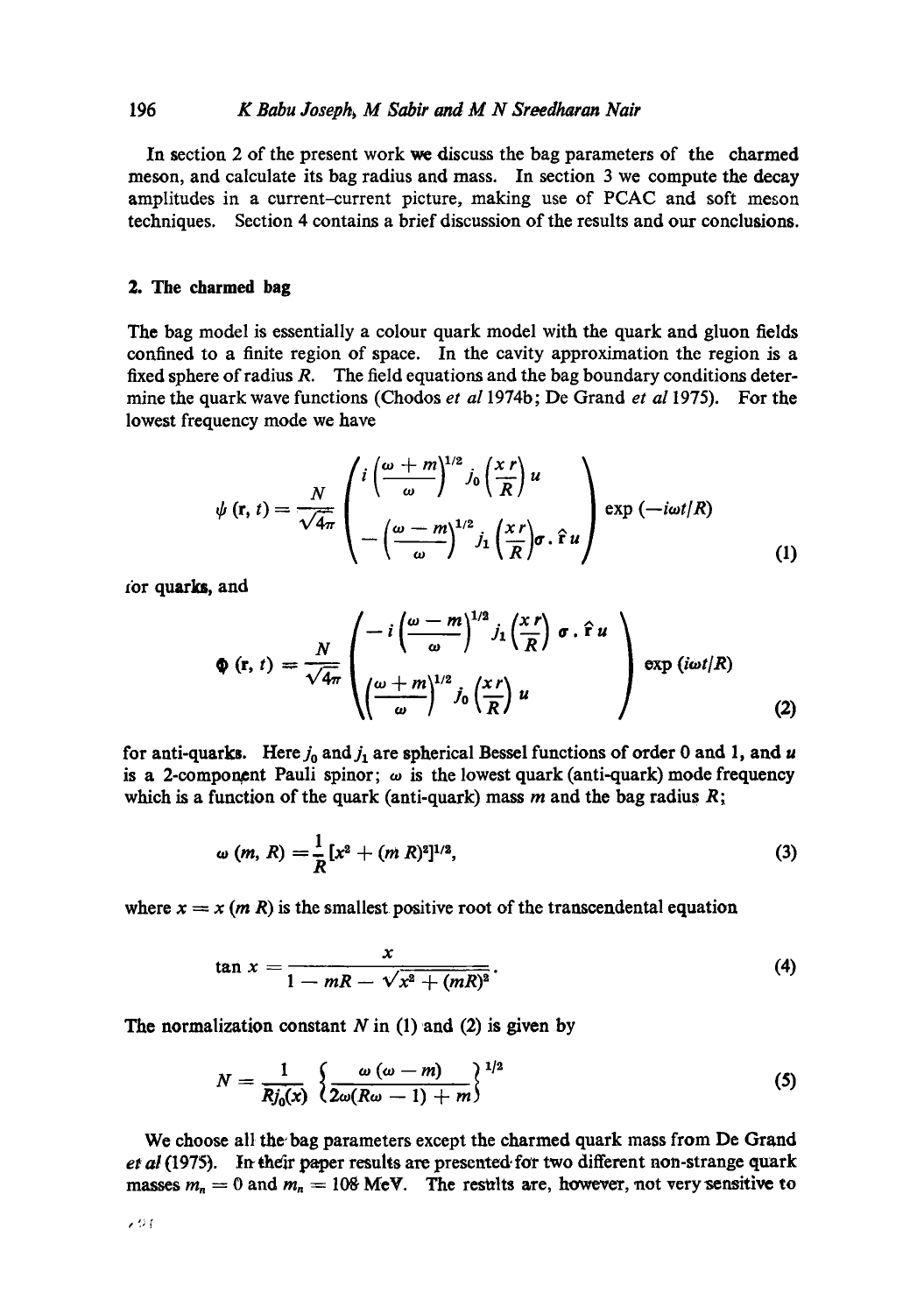#### *A bag model study of D mesons* 197

the choice of the value of  $m_n$ . Hence for simplicity we set  $m_n = 0$ . The strange quark is, however, given a mass with a view to breaking the SU(3) degeneracy. Our choice of the strange quark mass  $M_s$  is 300 MeV. The bag pressure parameter B which determines the stability of the bag gives best fit to the hadronic masses for the choice  $B^{1/4} = 145$  MeV. Following Gaillard *et al* (1975) and Donoghue and Golowich (1976) we fix the charmed quark mass  $m<sub>c</sub> = 1.5$  GeV. The bag radius R is determined by minimising the hadron mass, a procedure demanded by the quadratic bag boundary condition.

The mass of a hadron of bag radius  $R$  is given by the energy equation

$$
M(R)=E_p+E_o+E_q+E_m+E_e.
$$
 (6)

Here  $E_p = 4/3\pi R^3B$ , known as the volume energy, gives part of the zero-point energy;  $E_o = -Z_o/R$  is the remainder of the zero-point energy ( $Z_o$  is a positive parameter which is of order unity and whose phenomenological value is around 2);  $E_q = \Sigma_j N_j \omega(m_j, R)$  represents the rest and kinetic energies of the quarks, with  $N_j$  the number of quarks or antiquarks of flavour j and  $\omega$  the frequency defined by (3).  $E_m$  and  $E_e$  in (6) are the 'magnetic' and 'electric' quark-gluon interaction energies. The magnetic spin-spin interaction energy is

$$
E_m = \sum_{i > j} \lambda \ a_{ij} \ M_{ij}, \tag{7}
$$

with  $\lambda = 2$  for mesons and 1 for baryons. The coefficients  $a_{ij}$  are expressed as

$$
a_{ij} = \sigma_i \cdot \sigma_j \tag{8}
$$

**and** 

$$
M_{ij} = \frac{8a_c}{36R} \frac{[4a_i + 2\lambda_i - 3]}{[2a_i(a_i - 1) + \lambda_i]} \frac{[4a_j + 2\lambda_j - 3]}{[2a_j(a_j - 1) + \lambda_j]} I(m_iR, m_jR)
$$
(9)

where  $a_i=R\omega(m_i, R)$ ,  $\lambda_i=m_iR$  and *I* ( $m_iR$ ,  $m_jR$ ) is a slowly varying function of  $m<sub>1</sub>R$  and  $m<sub>1</sub>R$  (De Grand *et al 1975)*, *i* and *j* being quark flavour indices. To first order in quark-gluon interaction the coupling constant  $a_c = g^2/4\pi \sim 0.55$ . We have determined *I (m<sub>i</sub>R, m<sub>i</sub>R)* with the help of a computer for all relevant sets of values of  $m_iR$  and  $m_jR$ . These are presented in table 1.

**Table 1.** *l*( $m_iR$ ,  $m_jR$ ) values for different sets of  $m_iR$ ,  $m_jR$ .

| $m_j R$ | $I(m_lR, m_jR)$ |  |  |
|---------|-----------------|--|--|
| 0       | 1.44            |  |  |
| 0       | $1 - 49$        |  |  |
| 0       | 1.59            |  |  |
| 1       | $1 - 60$        |  |  |
|         |                 |  |  |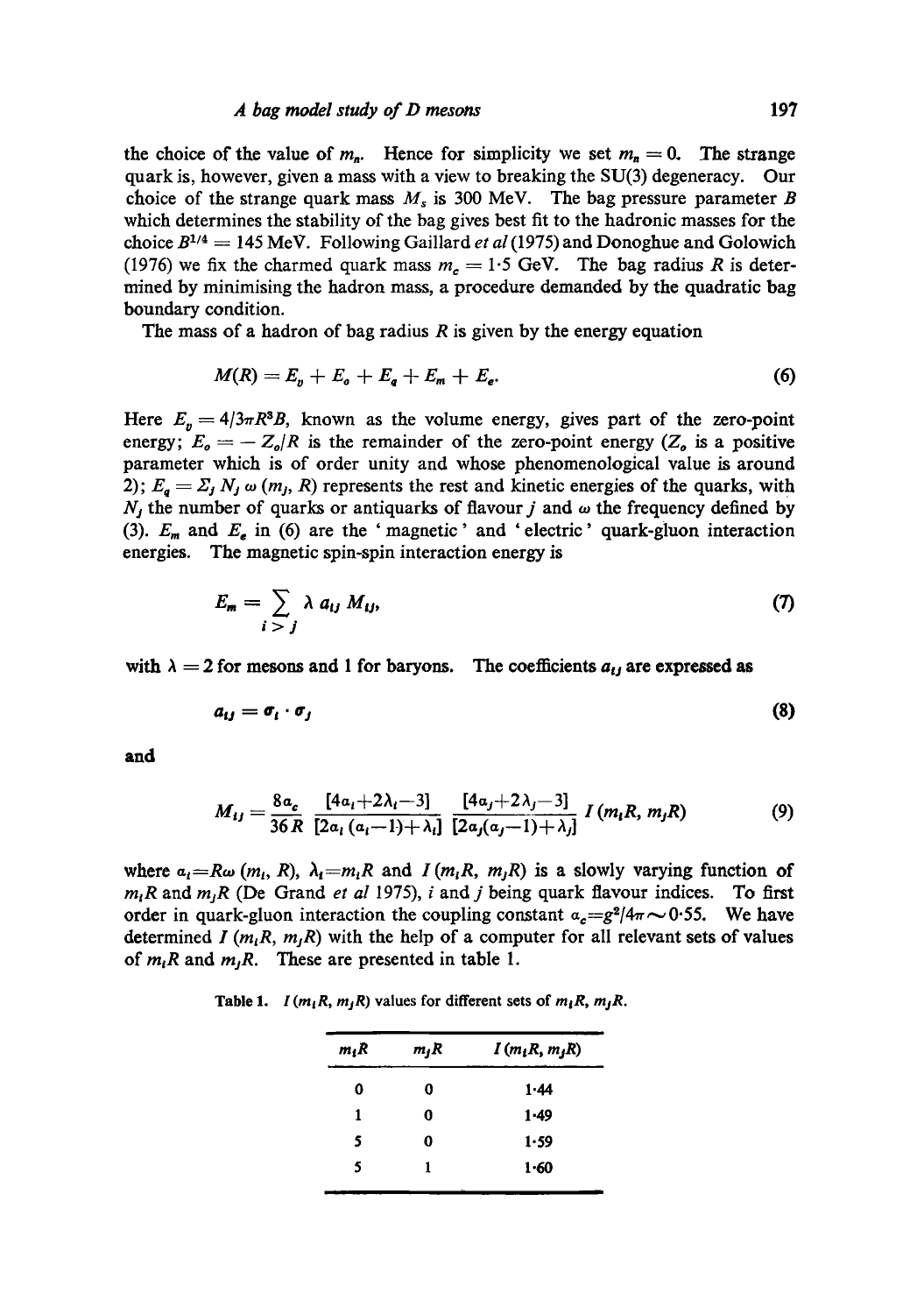The gluon ' electric' interaction energy  $E_e$  for the D meson is given by

$$
E_e = -\frac{8a_e}{3R} [2f(x_n, x_e) - f(x_n, x_n) - f(x_e, x_e)],
$$
 (10)

where

$$
f(x_t, x_j) = R \int_0^R dr \frac{1}{r^2} \rho_t(r) \rho_j(r), \qquad (11)
$$

 $\rho_l(r)$  being the fraction of the quark charge density within a radius r and is a function of  $m_t$ ,  $\omega_t$ ,  $x_t$  and r. Computing the  $f(x_t, x_t)$  numerically  $E_e$  is estimated. It yields a significant contribution to the hadron mass, namely 165 McV which is nearly twice the volume energy. It is to be noted that this part of the hadron mass is usually neglected in calculations for ordinary hadrons for which this turns out to be negligibly small  $(<5MeV$ ) as a result of nearly equal quark masses. For charmed mesons the quark masses are substantially different:  $m_n=0$ ,  $m_c=1.5$  GeV, and it was conjectured by De Grand *et al* (1975) that the electric contribution in such cases might be appreciable. Our computation confirms their speculation.

Following the standard procedure (De Grand *et a11975;* Johnson 1975), the radius of the charmed bag (bag radius of the  $D$  meson) is estimated in the zero quark mass limit by minimising M (equation 6) with respect to R. In this limit  $I(m_t, R, m, R) =$ 1.44 (table 1) and  $x = 2.04$ . With these parameter values and with  $Z_0 = 1.84$  and  $B^{1/4}$ =145 MeV, we get a bag radius 3.3 GeV<sup>-1</sup> for the D meson. Our calculation does not distinguish between the charged and the neutral states. Under these assumptions, the bag radius of the strange  $K$  meson also must have the same value. Here we note that the bag radius seems to bc almost independent of the mass of the hadron. This is a consequence of putting the quark mass equal to zero. As the results are not very sensitive to the bag radius this nccd not be regarded as a serious anomaly.

With the values  $R=3.3$  GeV<sup>-1</sup>,  $m_n=0$ ,  $m_c=1.5$  GeV, we have  $m_nR=0$ ,  $m_cR=5$ and  $I(5, 0)=1.59$  (table 1). Based on these data the charmed D meson mass is computed to be 1.805 GeV as against the reported experimental values:  $1.865 \pm$ 0-015 for  $D^0$  (Goldhaber *et al* 1976) and  $1.876 \pm 0.015$  GeV for  $D^+$  (Peruzzi *et al* 1976).

# **3. Weak nonleptonic decays**

#### 3.1. *Interaction Hamiltonian*

In the GIM scheme (Glashow *et al* 1970) the weak hadron current is written

$$
J_{\mu}^{\ h} = \overline{q} \ C_{h} \gamma_{\mu} \left(1 + \gamma_{5}\right) q, \tag{12}
$$

where q is the 4 component quark column vector *(cuds),* and the matrix

$$
C_{h} = \begin{pmatrix} 0 & 0 & -\sin \theta & \cos \theta \\ 0 & 0 & \cos \theta & \sin \theta \\ 0 & 0 & 0 & 0 \\ 0 & 0 & 0 & 0 \end{pmatrix}
$$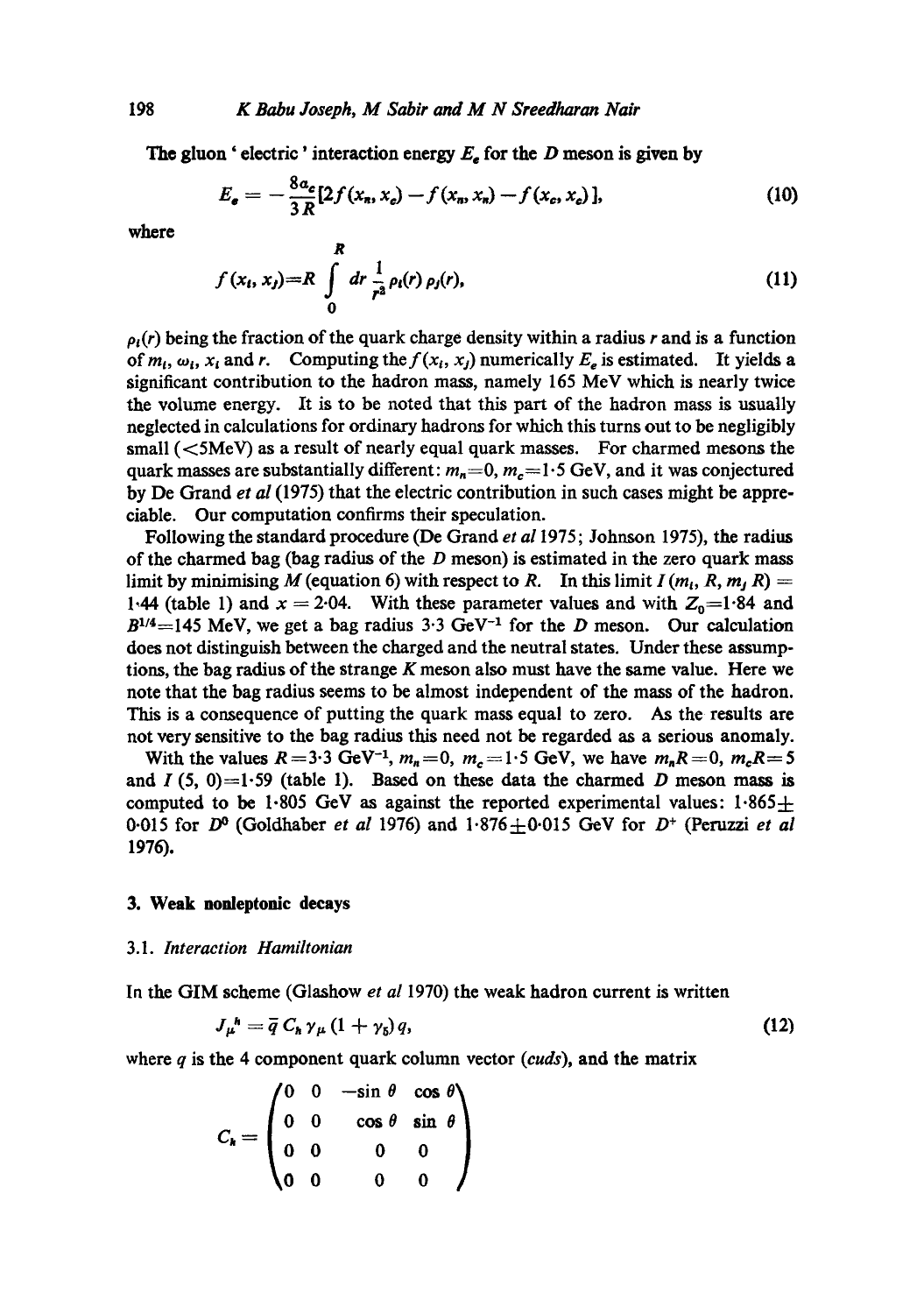$\theta$  being the Cabibbo angle. Consequently

$$
J_{\mu}{}^{\hbar} = -\sin\theta\,\bar{c}\,\gamma_{\mu}\,(1+\gamma_{\delta})\,d + \cos\theta\,\bar{u}\,\gamma_{\mu}\,(1+\gamma_{\delta})\,d
$$
  
+ 
$$
\cos\theta\,\bar{c}\,\gamma_{\mu}\,(1+\gamma_{\delta})\,s + \sin\theta\,\bar{u}\,\gamma_{\mu}\,(1+\gamma_{\delta})\,s,
$$
 (13)

where  $u$  and  $d$  denote ordinary up and down quarks,  $s$  the strange quark and  $c$  the charmed quark. We take the weak non-leptonic Hamiltonian in the current-current form

$$
\mathcal{H}_{\mathbf{w}} = -\frac{G}{\sqrt{2}} J_{\mu}{}^{\mathbf{h}} (J_{\mu}{}^{\mathbf{h}})^{\mathbf{+}}.
$$
 (14)

We consider here parity-violating, charm-changing and strangeness-changing decays for which the following selection rules hold.

$$
\Delta s = \Delta c = \pm 1, \text{ so that } \Delta s / \Delta c = +1,
$$
  

$$
-\Delta s = \Delta c = 1, \text{ so that } \Delta s / \Delta c = -1.
$$
 (15)

These when applied to (14) yield the following interactions

$$
\mathcal{H}_{w}^{\Delta s/\Delta c=1} = -\frac{G}{\sqrt{2}} \cos^{2} \theta \{ \overline{d} \gamma_{\mu} (1 + \gamma_{s}) u \overline{c} \gamma_{\mu} (1 + \gamma_{s}) s
$$
  
+  $\overline{s} \gamma_{\mu} (1 + \gamma_{s}) c \overline{u} \gamma_{\mu} (1 + \gamma_{s}) d \}$  (16)  

$$
\mathcal{H}_{w}^{\Delta s/\Delta c=-1} = \frac{G}{\sqrt{2}} \sin^{2} \theta \{ \overline{d} \gamma_{\mu} (1 + \gamma_{s}) c \overline{u} \gamma_{\mu} (1 + \gamma_{s}) s
$$

$$
+ \bar{s} \gamma_{\mu} (1 + \gamma_5) u \bar{c} \gamma_{\mu} (1 + \gamma_5) d \}. \qquad (17)
$$

# 3.2. *Decay amplitudes*

In order to determine the two-body decay amplitudes soft meson techniques are invoked. This involves the transformation of matrix elements of the form  $\langle B\pi | H_w | A \rangle$  into the form  $\langle B | H_w | A \rangle$ . This may be a drastic approximation since we let the meson momentum vanish in the soft meson limit, and the latter may imply omission of terms of appreciable magnitude. However, it should be remembered that a bag model calculation of non-leptonic decay amplitudes cannot but depend on such techniques as we are still not in a position to handle more than two bags at a time in this sort of computation.

Using the PCAC hypothesis

$$
\partial_{\mu} A_{k\mu}(x) = f_{\pi} m_{\pi}^2 \pi_k, \qquad (18)
$$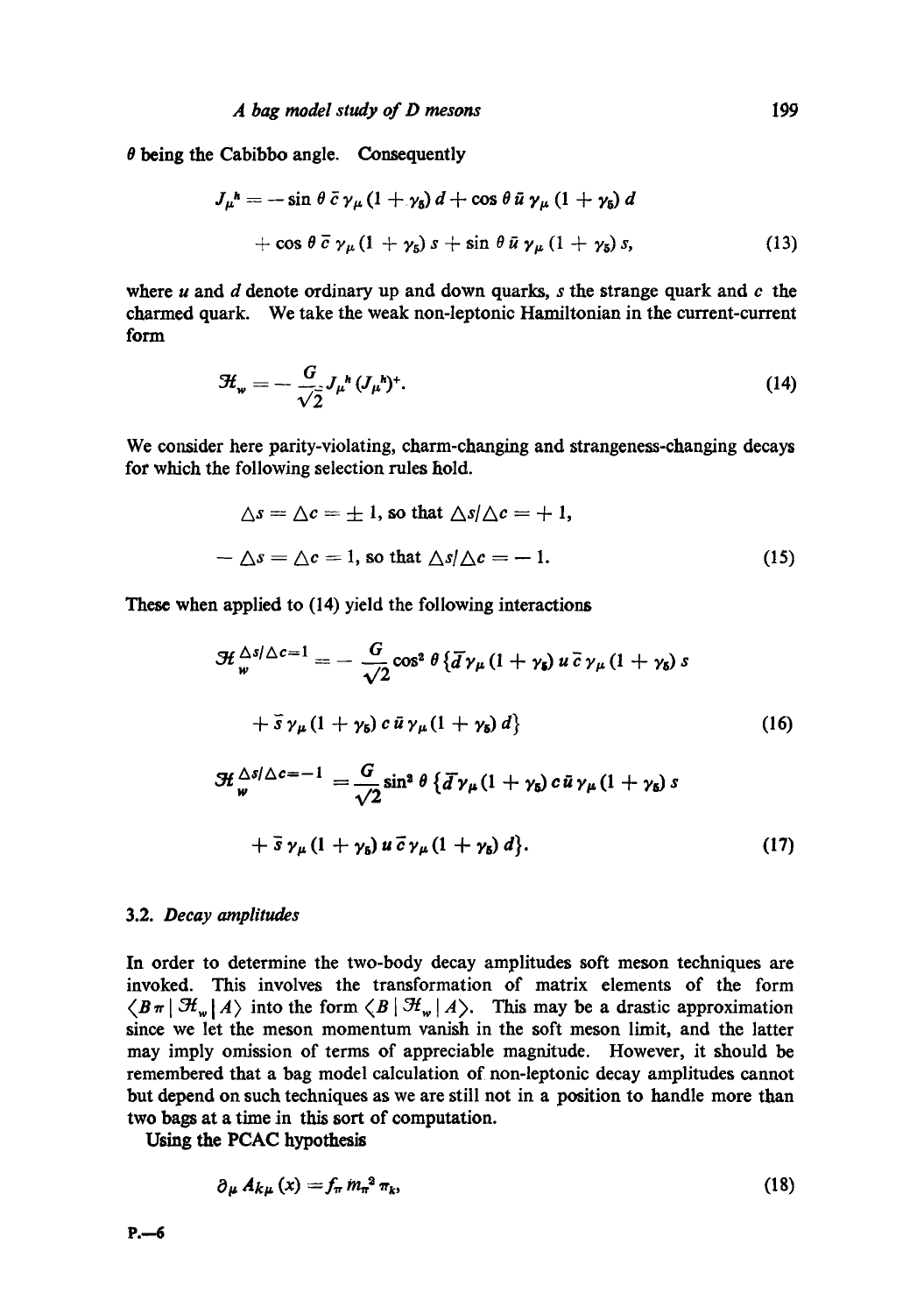we can write in the soft pion limit (De Alfaro *et al* 1973)

$$
\langle B \pi_a | \mathcal{H}_w^{\text{pv}}(0) | A \rangle = -\frac{1}{f_\pi} \langle B | [F_a^5, \mathcal{H}_w^{\text{pv}}(0)] | A \rangle
$$
  
= 
$$
-\frac{1}{f_\pi} \langle B | [F_a, \mathcal{H}_w^{\text{pc}}(0)] | A \rangle,
$$
 (19)

in which pv stands for' *paxity* violating' and pc for ' parity conserving.' Thus

$$
\langle B\pi^+ \left| \mathcal{H}_w^{\text{pv}}(0) \right| A \rangle = -\frac{1}{\sqrt{2}f_\pi} \langle B \left| \left[ F_{-}^{\ 6}, \mathcal{H}_w^{\text{pv}}(0) \right] \right| A \rangle
$$

$$
= -\frac{1}{\sqrt{2}f_\pi} \langle B \left| \left[ F_{-}, \mathcal{H}_w^{\text{pc}}(0) \right] \right| A \rangle. \tag{20}
$$

**For** the specific decays studied in the present investigation the following transformations are obtained.

$$
\Delta s/\Delta c = 1 \qquad \Delta s/\Delta c = 1
$$
  

$$
\langle K^{-} \pi^{+} | \mathcal{H}_{w}^{PV}(0) | D^{0} \rangle = -\frac{1}{\sqrt{2} f_{\pi}} \langle \overline{K}^{0} | \mathcal{H}_{w}^{PC}(0) | D^{0} \rangle,
$$
  

$$
\Delta s/\Delta c = 1 \qquad \Delta s/\Delta c = 1
$$
  

$$
\langle \overline{K}^{0} \pi^{0} | \mathcal{H}_{w}^{PV}(0) | D^{0} \rangle = -\frac{1}{f_{\pi}} \langle \overline{K}^{0} | \mathcal{H}_{w}^{PC}(0) | D^{0} \rangle,
$$
  

$$
\Delta s/\Delta c = -1 \qquad \Delta s/\Delta c = -1
$$
  

$$
\langle K^{+} \pi^{-} | \mathcal{H}_{w}^{PV}(0) | D^{0} \rangle = -\frac{1}{\sqrt{2} f_{\pi}} \{ \langle K^{0} | \mathcal{H}_{w}^{PC}(0) | D^{0} \rangle
$$
  

$$
\Delta s/\Delta c = -1
$$
  

$$
-\langle K^{+} | \mathcal{H}_{w}^{PC}(0) | D^{+} \rangle \}, \qquad \Delta s/\Delta c = 1
$$
  

$$
\langle \overline{K}^{0} \eta^{0} | \mathcal{H}_{w}^{PV}(0) | D^{0} \rangle = \frac{\sqrt{3}}{2 f_{K}} \langle \overline{K}^{0} | \mathcal{H}_{w}^{PC}(0) | D^{0} \rangle,
$$
  

$$
\Delta s/\Delta c = -1 \qquad \Delta s/\Delta c = -1
$$
  

$$
\langle K^{0} \eta^{0} | \mathcal{H}_{w}^{PV}(0) | D^{0} \rangle = -\frac{\sqrt{3}}{2 f_{K}} \langle K^{0} | \mathcal{H}_{w}^{PC}(0) | D^{0} \rangle.
$$
  
(21)

Where in the last two cases the soft kaon limit has been taken. Again,

$$
\triangle s/\triangle c = 1 \qquad \triangle s/\triangle c = 1
$$
  

$$
\langle \overline{K}^0 \pi^+ | \mathcal{H}_w^{\text{pv}}(0) | D^+ \rangle = \frac{1}{\sqrt{2} f_\pi} \langle \overline{K}^0 | \mathcal{H}_w^{\text{pc}}(0) | D^0 \rangle,
$$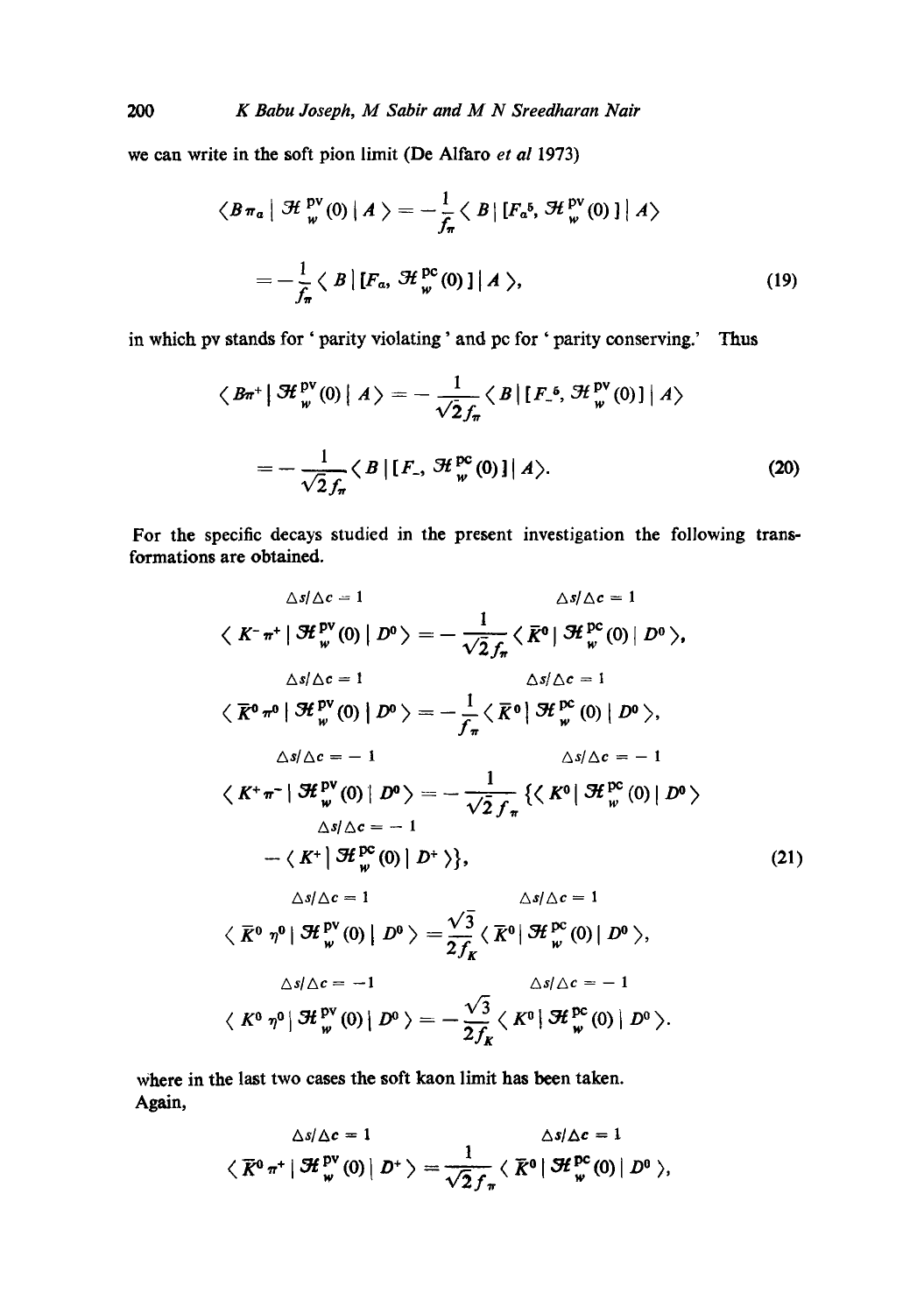*A bag model study Of D mesons* 201

$$
\Delta s/\Delta c = -1 \qquad \Delta s/\Delta c = -1
$$
  

$$
\langle K^0 \pi^+ | \mathcal{H}_w^{pv}(0) | D^+ \rangle = -\frac{1}{\sqrt{2} f_\pi} \{ \langle K^+ | \mathcal{H}_w^{pc}(0) | D^+ \rangle
$$
  

$$
\Delta s/\Delta c = -1
$$
  

$$
-\langle K^0 | \mathcal{H}_w^{pc}(0) | D^0 \rangle \},
$$
  

$$
\Delta s/\Delta c = -1 \qquad \Delta s/\Delta c = -1
$$
  

$$
\langle K^+ \eta^0 | \mathcal{H}_w^{pv}(0) | D^+ \rangle = -\frac{\sqrt{3}}{2 f_K} \langle K^+ | \mathcal{H}_w^{pc}(0) | D^+ \rangle.
$$
 (22)

The matrix elements are evaluated by assuming the quark structures

$$
D^0 = \frac{1}{\sqrt{2}} \begin{pmatrix} \uparrow & \downarrow & \uparrow \\ \bar{u} & c - \bar{u} & c \end{pmatrix},\tag{23}
$$

$$
D^* = \frac{1}{\sqrt{2}} \begin{pmatrix} \uparrow \downarrow & \downarrow & \uparrow \\ \bar{d} \ c - \bar{d} \ c \end{pmatrix},\tag{24}
$$

and taking the parity conserving parts of the Hamiltonians (16) and (17). For the various processes under consideration we get the amplitudes

$$
A(D^0 \rightarrow K^- \pi^+) = \left\{ \frac{1}{\sqrt{2}} \cos^2 \theta \right\} k,
$$
  
\n
$$
A(D^0 \rightarrow \overline{K}^0 \pi^0) = (\cos^2 \theta) k,
$$
  
\n
$$
A(D^0 \rightarrow K^+ \pi^-) = (-\sqrt{2} \sin^2 \theta) k,
$$
  
\n
$$
A(D^0 \rightarrow \overline{K}^0 \pi^0) = \left(-\frac{\sqrt{3}}{2} \cos^2 \theta \right) k',
$$
  
\n
$$
A(D^0 \rightarrow K^0 \pi^0) = \left(-\frac{\sqrt{3}}{2} \sin^2 \theta \right) k',
$$
  
\n
$$
A(D^+ \rightarrow \overline{K}^0 \pi^+) = \left(\frac{1}{\sqrt{2}} \cos^2 \theta \right) k,
$$
  
\n
$$
A(D^+ \rightarrow K^0 \pi^+) = (\sqrt{2} \sin^2 \theta) k,
$$
  
\n
$$
A(D^+ \rightarrow K^+ \pi^0) = (-\frac{\sqrt{3}}{2} \sin^2 \theta) k',
$$
  
\n(25)

where

$$
k = \frac{G}{\sqrt{2}} \cdot \frac{1}{f_{\pi}} \cdot I,
$$
  
\n
$$
k' = \frac{G}{\sqrt{2}} \cdot \frac{1}{f_{K}} \cdot I.
$$
\n(26)

The pion decay constant  $f_{\pi} = 94$  MeV, the kaon decay constant  $f_{K} \sim 1.3 f_{\pi}$  and  $G = 10^{-5}/M_{p}^{2} = 1.132 \times 10^{-5} \,\text{GeV}^{-2}$ .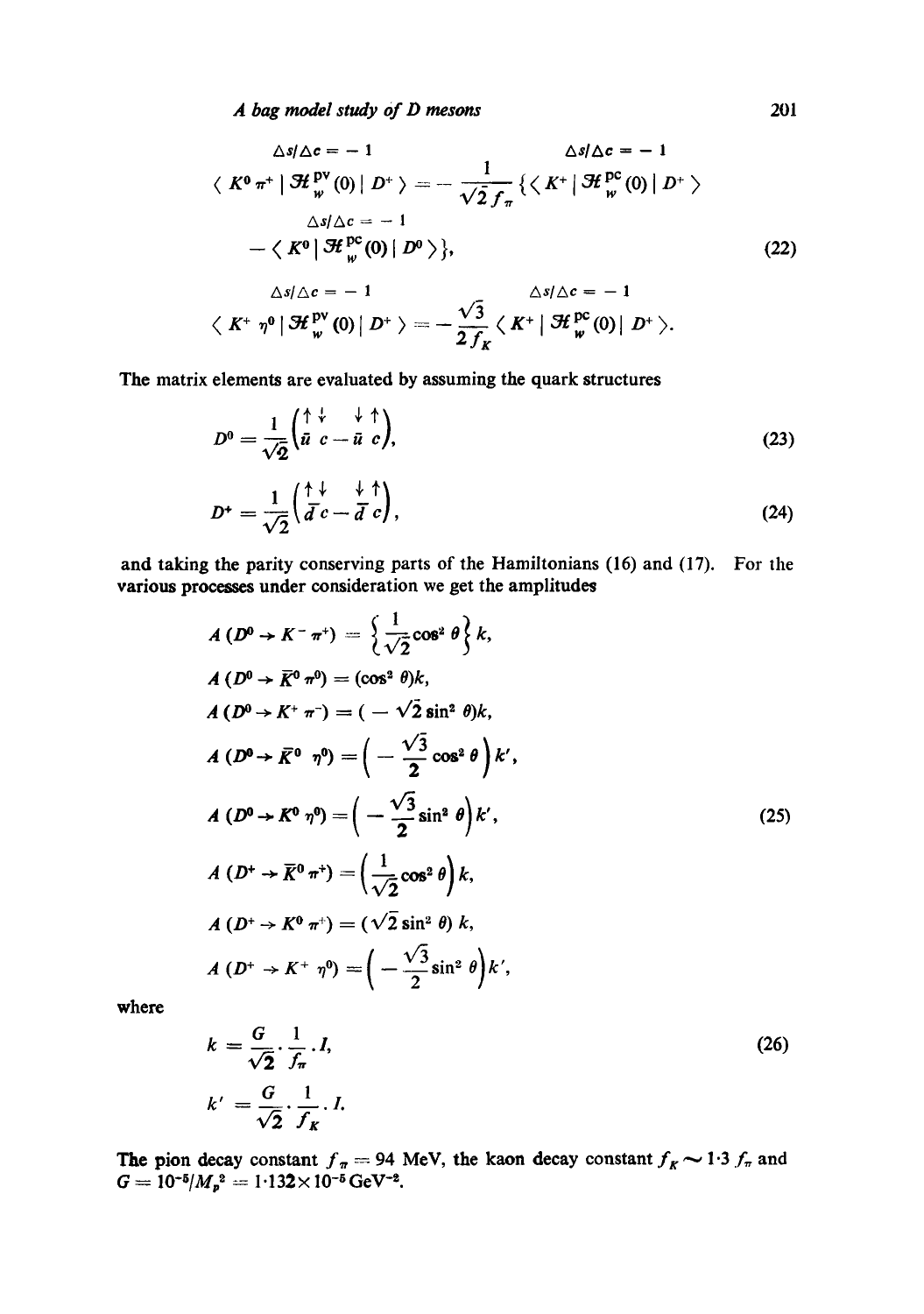The bag overlap intergral I in **(26) is** 

$$
\frac{2N_1N_2N_3N_4}{4\pi}\int_{0}^{R} r^2 dr \left\{ \left( \frac{\omega_1 + m_1}{\omega_1} \right)^{1/2} \left( \frac{\omega_4 + m_4}{\omega_4} \right)^{1/2} j_0 \left( \frac{x_1 r}{R} \right) j_0 \left( \frac{x_4 r}{R} \right) \right\}
$$

$$
+ \left( \frac{\omega_1 - m_1}{\omega_1} \right)^{1/2} \left( \frac{\omega_4 - m_4}{\omega_4} \right)^{1/2} j_1 \left( \frac{x_1 r}{R} \right) j_1 \left( \frac{x_4 r}{R} \right) \left\}
$$

$$
\times \left\{ \left( \frac{\omega_2 + m_2}{\omega_2} \right)^{1/2} \left( \frac{\omega_3 + m_3}{\omega_3} \right)^{1/2} j_0 \left( \frac{x_2 r}{R} \right) j_0 \left( \frac{x_3 r}{R} \right) \right\}
$$

$$
+ \left( \frac{\omega_2 - m_2}{\omega_2} \right)^{1/2} \left( \frac{\omega_3 - m_3}{\omega_3} \right)^{1/2} j_1 \left( \frac{x_2 r}{R} \right) j_1 \left( \frac{x_3 r}{R} \right) \left\}
$$
(27)

This integral has been evaluated numerically on a computer for the following input parameters:

$$
m_1 = m_c = 1.5 \text{ GeV},
$$
  

$$
m_2 = m_3 = m_n = 0,
$$
  

$$
m_4 = m_s = 0.3 \text{ GeV},
$$

and an average bag radius  $R = 3.3$  GeV<sup>-1</sup>.  $\omega_i$ ,  $x_i$  and  $N_i (i = 1, 2, 3, 4)$  are solutions of (3), (4) and (5) respectively corresponding to given  $m_t$ , R value. The values of the integral is found to be

$$
I = 1.497 \times 10^{-2}
$$
.

Substituting for I the absolute magnitudes of the decay amplitudes are computed and are presented in table **2.** 

| Table 2. Amplitudes for two body decays |  |  |
|-----------------------------------------|--|--|
|                                         |  |  |

| $107 \times$ amplitude |  |  |
|------------------------|--|--|
| 8.5                    |  |  |
| 12:0                   |  |  |
| $-1.22$                |  |  |
| -80                    |  |  |
| $-0.5$                 |  |  |
| 8.5                    |  |  |
| $1 - 22$               |  |  |
| —0∙5                   |  |  |
|                        |  |  |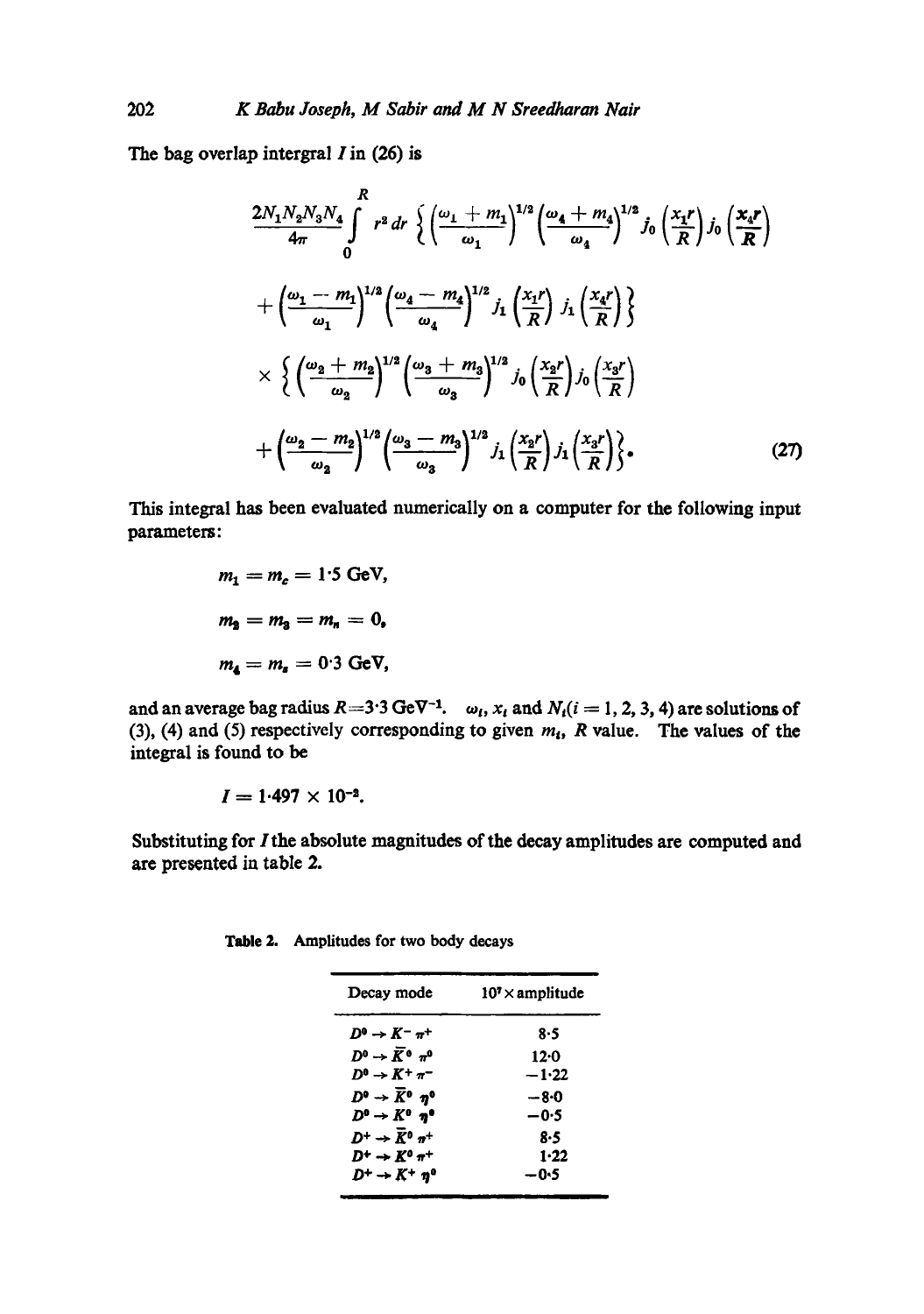# **4. Concluding remarks**

A detailed study of the properties of  $D^0$  and  $D^+$  mesons including their principal nonleptonic decay amplitudes has been reported using the MIT bag model. Our estimate of the D meson mass viz.,  $1.805$  GeV should be considered to be in fairly good agreement with the experimental value of  $1.865$  GeV. An important contribution equal to 165 MeV, coming from ' electric' gluon interaction which is of negligible magnitude  $(< 5$  MeV) for ordinary hadrons, is taken into account in the present calculation. This approach may be contrasted with a recent computation (Szwed 1977) employing a bag model with surface tension (Gnadig *et al* 1976) which reports a value as low as 1.564 GeV for the D meson mass. It may be mentioned that the masses of ordinary as well as charmed hadrons estimated on the MIT bag model are consistently lower than the experimental values. This is a clear indication of the fact that for better accord with observations the MIT bag model needs to be revised.

As for the decay rates we think that the available experimental data are too preliminary to allow a detailed comparison. However, it is instructive to compare our prediction for the rate for  $D^0 \rightarrow K^-\pi^+$  with other available estimates in the literature. Our prediction, namely, an amplitude of  $0.85 \times 10^{-6}$  corresponds to a decay rate of  $0.2 \times 10^{12}$  sec<sup>-1</sup> which may be compared with the value of  $5 \times 10^{12}$  sec<sup>-1</sup> (Gaillard *et al* 1975) as well as the amplitude  $3.9 \times 10^{-6}$  (Donoghue and Golowich 1976). The latter group of authors have employed renormalization group techniques in their calculation. Donoghue and Holstein 0975) in their paper on charmed nonleptonic decay in asymptotically free theories predict on the basis of renormalization group techniques, a sextet enhancement for  $\Delta S = \Delta C$  decays similar to the octet enhancement in nonleptonic decays governed by SU(3). This has the consequence of forbidding the  $D^+ \rightarrow \overline{K}^0 \pi^+$  mode. However, we have obtained equal amplitudes

$$
A(D^+\rightarrow \overline{K}^0 \pi^+) = A(D^0\rightarrow K^-\pi^+)
$$

contradicting the speculation regarding sextet enhancement. Cabibbo and Maiani (1977), employing a simple quark recombination scheme, show that  $A(D^+ \rightarrow \overline{K}^0 \pi^+)$  $\sim 0.8$  *A(D<sup>0</sup>->K<sup>-</sup>* $\pi$ *<sup>+</sup>)* which is claimed to compare favourably with the recent experimental data (Galtieri 1977). The bag model result reported here is in qualitative agreement with the experimental evidence on the one hand, and on the other, lends indirect support to the proposal that, while the channel  $D^+ \rightarrow \overline{K}^0 \pi^+$  is a pure '84' in an SU (4) symmetry scheme, the channel  $D^0 \rightarrow K^- \pi^+$  has a relatively small projection on the '20' and a larger one on the '84'.

#### **Acknowledgements**

We are grateful to Kerala University Computer Centre for extending their facilities to us, and to Shri P M John for assistance in the computations. One of us (MNSN) wishes to thank the Nair Service Society for grant of leave and the Cochin University for financial support for the project 'Investigations on bag model of hadrons' **The** second author (MS) thanks UGC for fellowship.